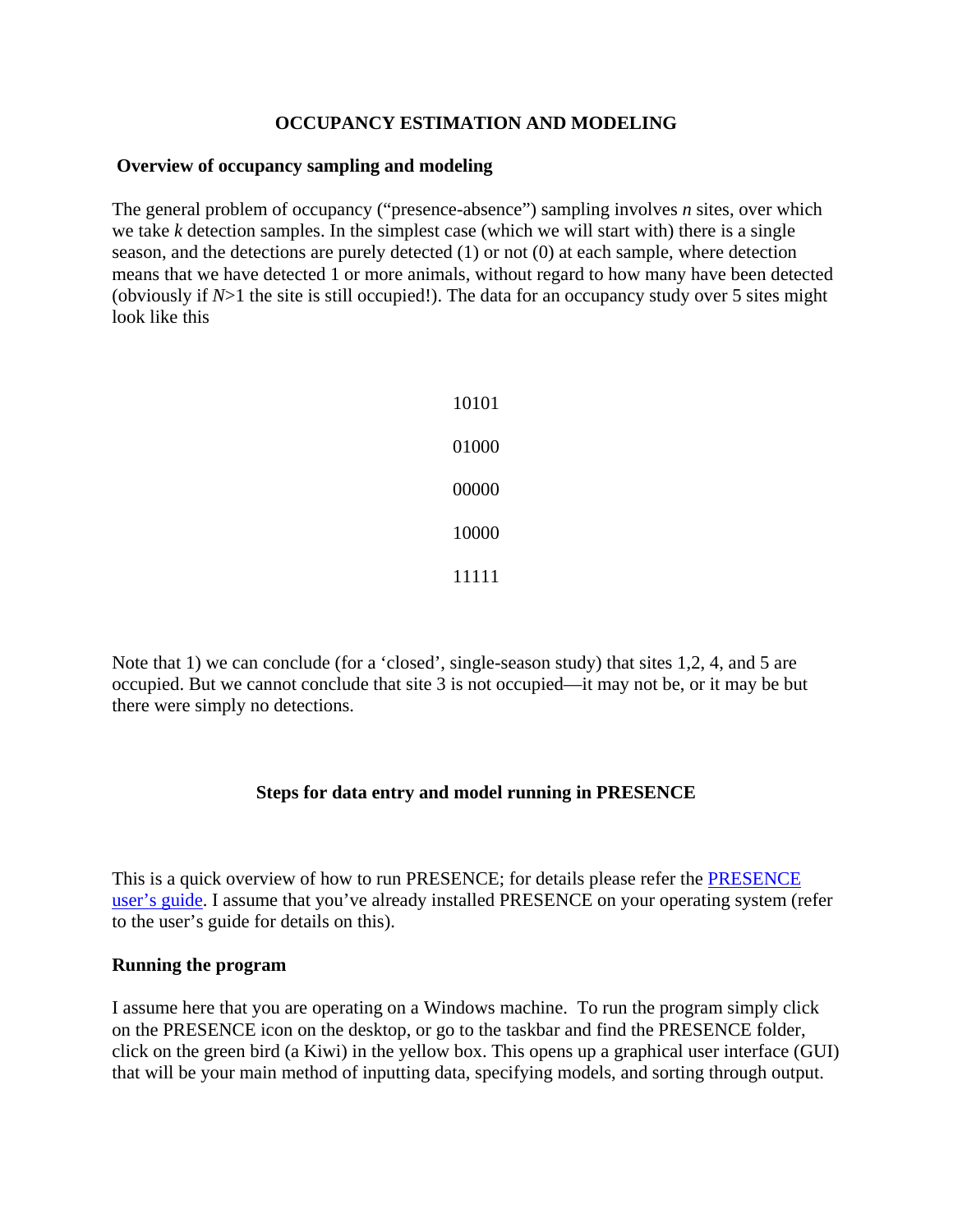#### **Entering data**

There are a number of options for entering data (see the user's guide for details). For example, it is possible to enter data directly into the data input form available on the GUI; this is usually only appropriate for very small studies (say <30 sites). In most cases you will want to store and edit your data in a database or spreadsheet, and copy and paste the data (encounters, covariates, etc.) as needed into PRESENCE. That is the approach we will take here.

For basic (single-state, no count data) occupancy problems, the essential data are the *encounters* at each sampling occasion for each site. The data will form a matrix where the rows are sites and the columns are sampling occasions. For each site, a "1" is entered in an occasion column if 1 or more animals are detected, and "0" otherwise. Sometimes no sampling occurs at a site on a particular occasion, in which case "." is used to indicate a missing value (not the same as a nondetection). Thus for 3 sites over 3 occasions we might have

101

000

111

which would indicate detection on the first site at the first and  $3<sup>rd</sup>$  occasions, no detections on the second site, and detections all 3 occasions on the  $3<sup>rd</sup>$  site. By contrast

| 101  |
|------|
| 0.0  |
| -111 |

would indicate that the second site was not sampled on occasion 2 (so we don't know if a detection would have occurred).

To start a new project, open the GUI and go the 'file' on the main menu and select 'New Project'. This will be where we enter data and specify the essential parameters of the data structure (how many sites, how many occasions, whether there are covariates, etc.) At this point we could open an existing data file in PRESENCE; instead we will copy data from our Excel spreadsheet.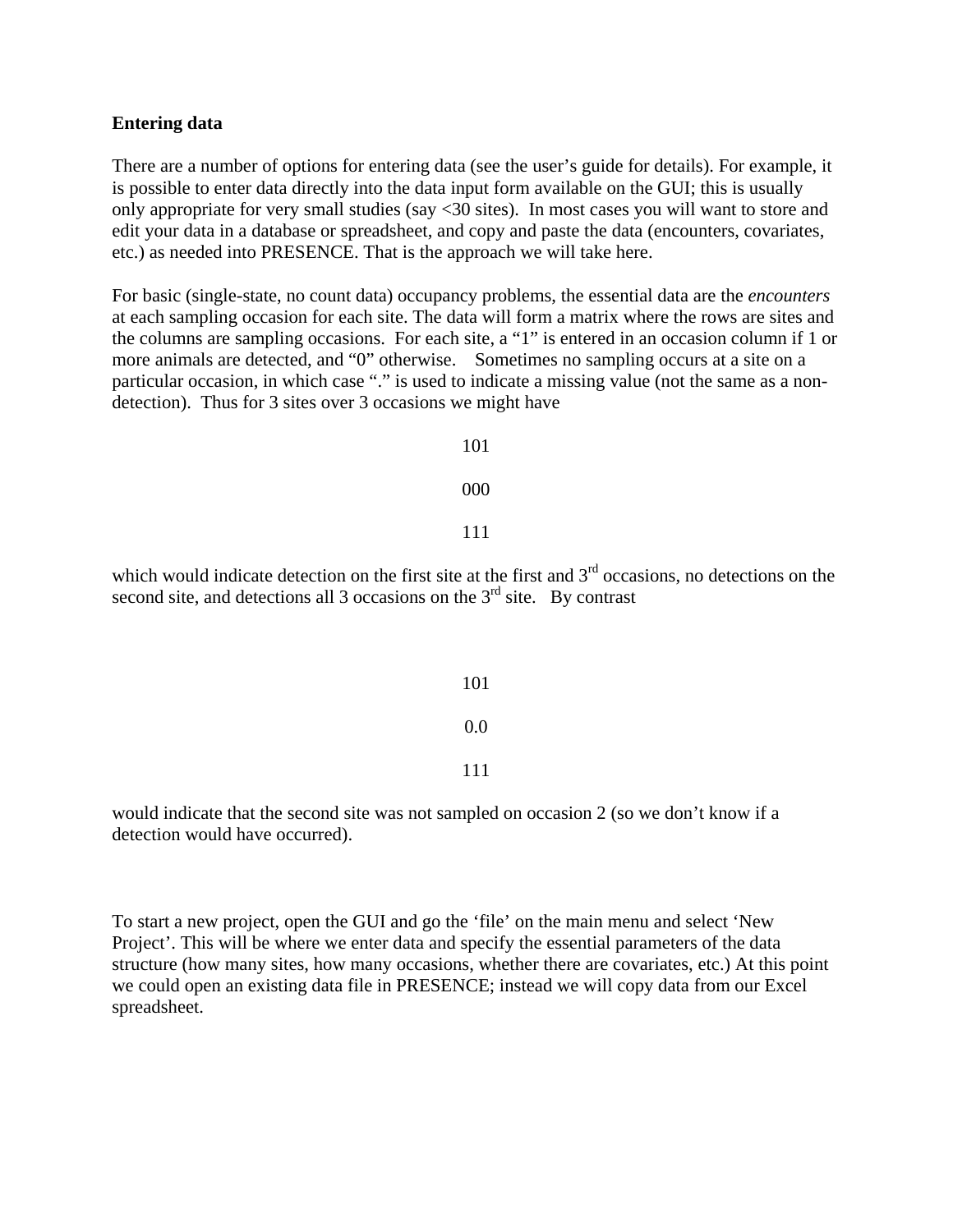# FIRST EXAMPLE – Blue Grosbeaks in Georgia

We applied occupancy analysis to observations of blue grosbeaks (*Guiraca caerulea*) on 41 old fields planted to longleaf pines (*Pinus palustris*) in southern Georgia, USA. Surveys were 500 m transects across each field and were completed three times during the breeding season in 2001. The spreadsheet of the data can be found in the BLGR AEC 501 spreadsheet; for now we are going to ignore the covariates and other information in the spreadsheet, and focus on the encounter histories for each site (columns B, C, and D starting in row 2 and running to row 42 (41 sites total). First, go to the data input form and specify 41 rows, 3 columns, and 3 occasions per season (this will specify that you have 41 sites and 3 occasions, but a single season. Return to the spreadsheet and select the cells in columns B,C, and D, rows 2 through 42 in the spreadsheet and copy them. Then place your cursor in the first cell (site 1 occasion 1), go to 'edit' in the input form, and select "paste" and "paste values". You should wind up with 41 rows of data.

After the data are pasted as above, you must click 'File/Save' from the menu, then click 'File/Close'. *This is a critical step: PRESENCE will not be able to use data in the form unless it has been saved.* You will be asked if the last column is a frequency: in this example, answer "no" (each line represents a single site). You will need to provide a title; use "BLGR". You will also need to supply a unique file name for the data. Use blgr.pao. Then select "File /Close".

Return to the dialog screen and click the box "Click to select file" and browse to find the data file you just entered. The data along with design parameters (number of sites, number of occasions/ season, etc.) should now be filled in. Finally, click "Ok" (green check box). You are ready for the next step: running your first occupancy model.

We will start with a single model, specifying constant detection in a single season. Go to the main menu and select "Run", then "Analysis single season". For now ignore the "Fix Parameters" box and the "Options" check bubbles, and concentrate on the list mode models. We are going to run a single model: 1 group, constant P.

Run this model, click 'yes' to append the result to the Results Browser. The results file (blgr.pa3) will be created when you exit PRESENCE. Now both the data and the model results have been saved and are available in this project file. Highlight the model in the results browser and click on the detailed results box (second left) to view the model output. We will focus for now on the results

Proportion of sites occupied  $(Psi) = 0.8848 (0.0766)$ 

and

detection probabilities (p):

grp srvy  $p$  se(p)

--- ---- --------- -----------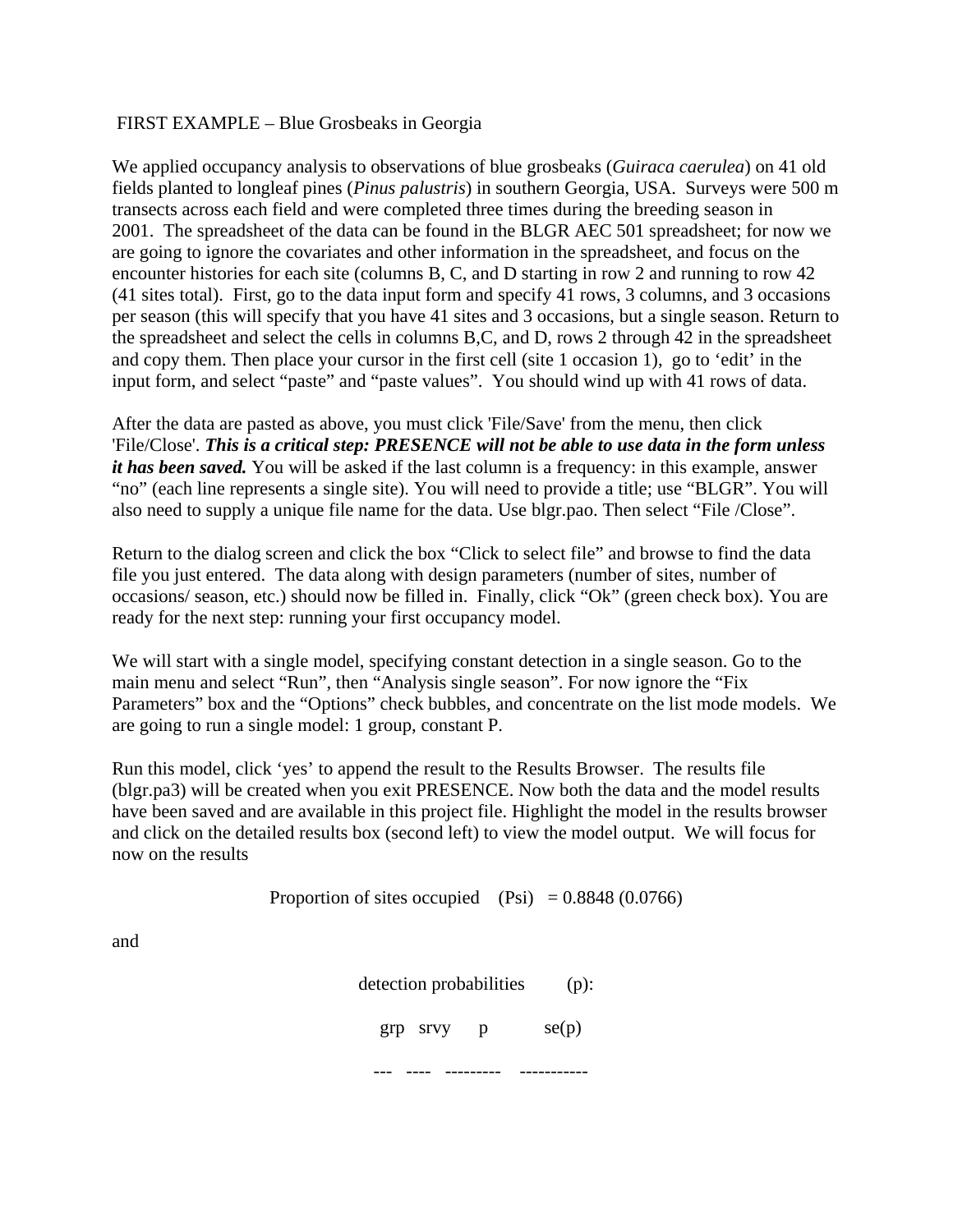### 1 1 0.551317 ( 0.059854)

Also notice the "naïve occupancy estimate" of 0.8049. This is the estimate we would get by simple looking at the proportion of the 41 sites in which at least 1 detection occurred. Because detection rates are considerably lower than 1, this underestimates true occupancy (some of the "zeros" sites probably were occupied). The estimate of 0.8848 (SE=0.0766) gives a more accurate picture of actual occupancy.

### **Generalization to allow for sample-specific detection**

So far we have considered the simple case, where the probability of occupancy (ψ or psi) is the same among sites, and where detection probabilities (p) are the same for all sites and over all samples. We will relax this assumption a bit by allowing detection probabilities to vary between samples (but within a sample the same among sites); occupancy probabilities remain homogeneous. The result is that we have a more complex model (more parameters), because we will now how a detection probability for each site.

We can illustrate this again with the Blue Grosbeak example, by returning to the data project we already created. If you have not closed this project, we can simply return to the menu and run another model (since the data haven't changed). If you have closed the project, no problem- just open PRESENCE, go to 'File/Open project' and browse to the folder containing the project (it will be named something like blgr\_project) and open the project file (blgr.pa3). We now want to run an additional model. We are still in 'Analysis:single-season'; we now want to run "1 group, Survey-specific p". Run this model and add it to the Results Browser. First, note that the AIC value for this model is higher (by 3.11 AIC units) than that for the simpler model (constant p). This indicates that the simpler model should be prefer based on the "Principle of Parsimony", since using too many parameters unnecessarily will add to the imprecision of the model estimates. We can still examine the output by opening the detailed output dialog box, where we will observe that the estimate of psi is very similar to the previous model (0.8827 vs. 0.8848) but now we have 3 estimates of p  $(0.497, 0.607, 0.553)$  instead of a constant p=0.551. So, there is some indication of sample-to-sample variation, but not enough to support the more complex model.